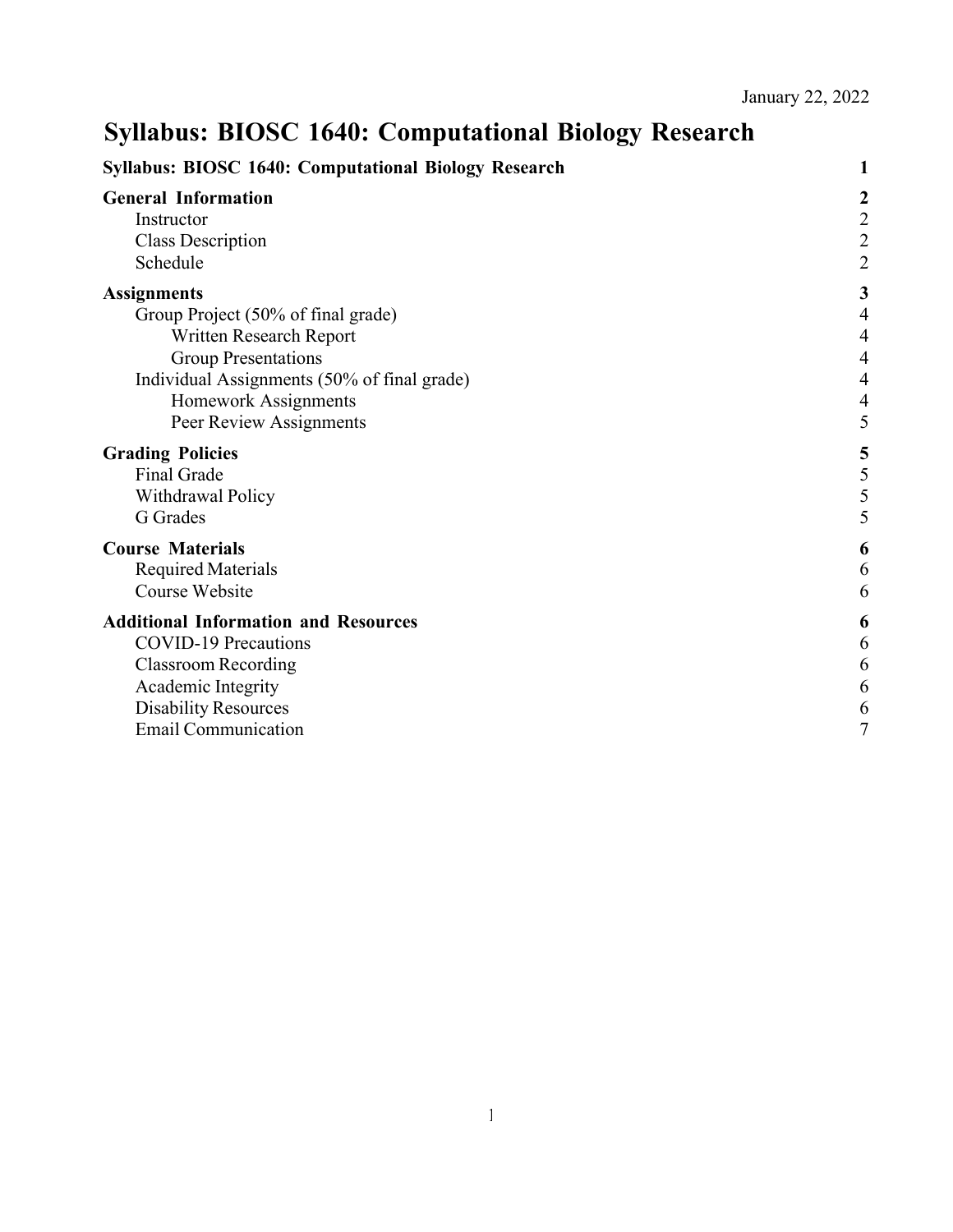## **General Information**

#### **Instructor**

**Instructor:**Jacob D. Durrant **Email:** durrantj@pitt.edu

## **Class Description**

Students will use computational-biology methods to address an authentic research question. The course goal is to further expose students to the basic principles of computational structural biology. Students will learn through lectures taught by Dr. Durrant and a hands-on group project. The project will allow students to apply the relevant tools and demonstrate their acquired knowledge.

#### **Schedule**

Lectures and group work sessions are on Fridays, from 1:00 to 3:30 PM, in 1500 Wesley W. Posvar Hall, except for those weeks when university classes are held remotely due to the pandemic. Students should always bring a laptop computer to class. **If you don't have a laptop, speak with**  me during the first week. If necessary, you might consider checking out a laptop from Hillman Library. The schedule below (Table 1) may change based on the class's needs/interests/pace. Always consult Canvas for an up-to-date syllabus.

| Date           | <b>Lecture Topic</b>         | <b>Assignment(s)</b> Due                            |
|----------------|------------------------------|-----------------------------------------------------|
| $01 - 14 - 21$ | Syllabus, drug discovery,    |                                                     |
|                | characteristics of a good    |                                                     |
|                | drug target, Protein Data    |                                                     |
|                | Bank, Google Scholar         |                                                     |
| $01 - 21 - 21$ | Docking, Webina              | Individual: Select protein drug target, and writeup |
| $01 - 28 - 21$ | Scientific writing           | Individual: Find Webina parameters to recapture     |
|                |                              | the crystallographic pose, and writeup              |
| $02 - 04 - 21$ | Cheminformatics, similarity  | Group: Select protein drug target for the group     |
|                | searching, PubChem, drug-    |                                                     |
|                | like properties              |                                                     |
| $02 - 11 - 21$ | Protein/ligand interactions, | Individual: Select five molecules that are          |
|                | <b>BINANA</b>                | chemically similar to a known ligand, and           |
|                |                              | writeup                                             |
|                |                              | Group: "Introduction" draft                         |
| $02 - 18 - 21$ |                              | Group: Compile all group members' molecules         |
|                |                              | Group: Beginning of "Materials and Methods"         |
|                |                              | and "Results" drafts                                |
| $02 - 25 - 21$ | <b>TBD</b>                   | Individual: Dock your molecules into the protein,   |
|                |                              | characterize the predicted protein/ligand           |
|                |                              |                                                     |

**Table 1:** Lecture schedule (subject to change).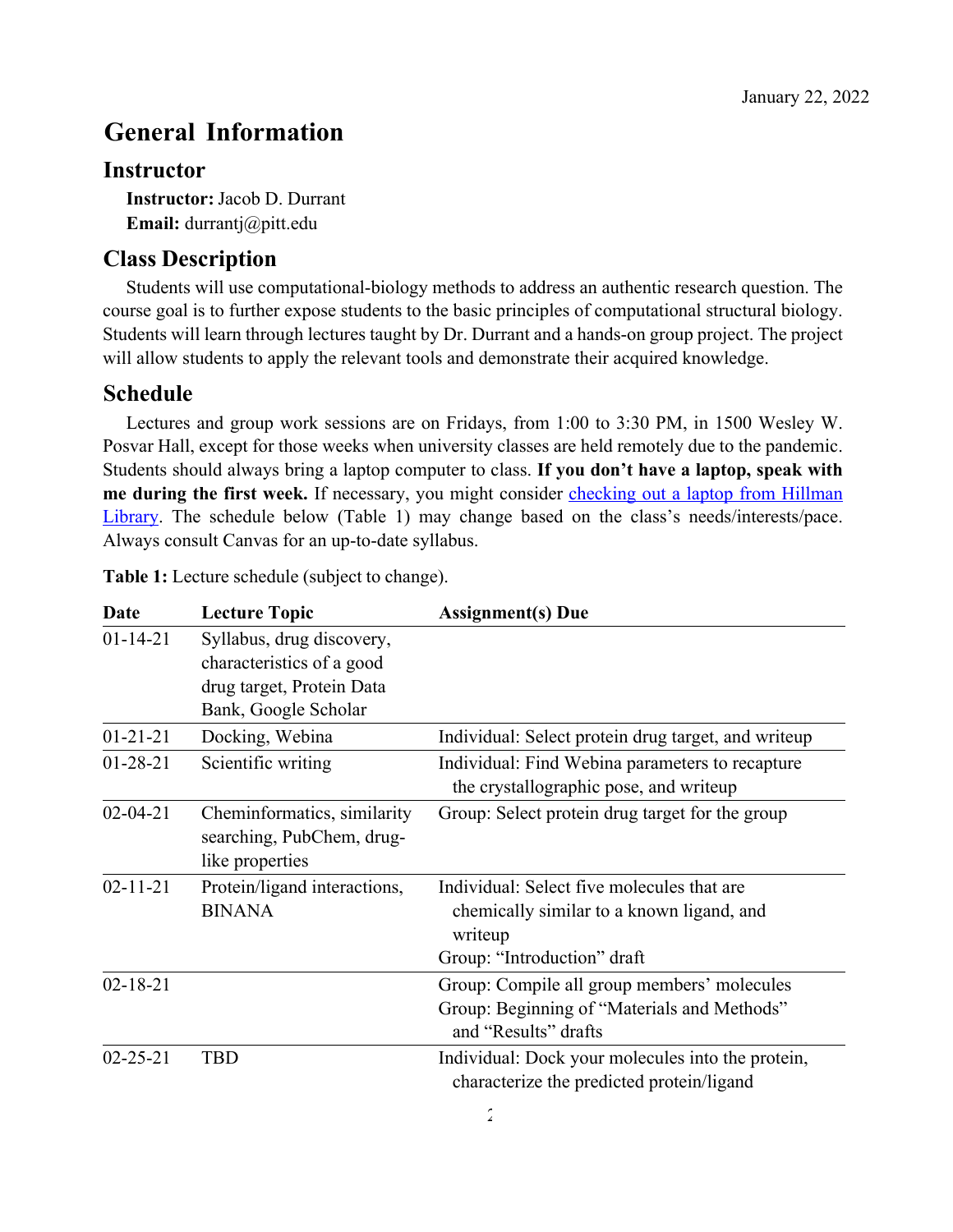|                |                                | interactions, and writeup                                                                                                                    |
|----------------|--------------------------------|----------------------------------------------------------------------------------------------------------------------------------------------|
| $03-04-21$     | Lead optimization,<br>DeepFrag | Group: Compile all group members' docking runs<br>and interaction analyses<br>Group: Updated "Materials and Methods" and<br>"Results" drafts |
| $03 - 11 - 21$ | <b>Spring Break</b>            |                                                                                                                                              |
| $03 - 18 - 21$ |                                | Group: Mid-term presentations                                                                                                                |
|                |                                | Group: Compiled and updated written document                                                                                                 |
|                |                                | with all sections, references, etc.                                                                                                          |
| $03 - 25 - 21$ |                                | Individual: Use DeepFrag to optimize two of your                                                                                             |
|                |                                | ligands, and writeup                                                                                                                         |
|                |                                | Individual: Peer feedback on other group's                                                                                                   |
|                |                                | compiled document                                                                                                                            |
| $04 - 01 - 21$ | <b>TBD</b>                     | Group: Collect all group member's optimized                                                                                                  |
|                |                                | ligands                                                                                                                                      |
|                |                                | Group: Updated "Materials and Methods" and                                                                                                   |
|                |                                | "Results" drafts                                                                                                                             |
| $04 - 08 - 21$ | <b>TBD</b>                     |                                                                                                                                              |
| $04 - 15 - 21$ | Invited career speakers        | Group: Final written reports                                                                                                                 |
| $04 - 22 - 21$ |                                | Group: Final presentations                                                                                                                   |

Lectures are unlikely to take the entire 2.5 hours, and some class periods may not have lectures. Once the lecture finishes, students should get together with their groups and work on their projects or homework assignments.

- Start by discussing what your group accomplished this past week. What went well? What could go better?
- Make a detailed plan describing what you will accomplish next week, dividing the tasks among your group members.
- Present your accomplishments and plan to the class (five minutes), get feedback.
- Begin working on the tasks together. You may need to meet outside of class to finish the week's work.

I will also be available during this time should you have any questions about the project goals, how to do the homework assignments, how to use key online resources, how to perform relevant techniques, etc. Participating in after-lecture group and classroom discussions will likely be critical for success.

## **Assignments**

Scores on individual assignments and group written reports/presentations will determine final grades. If circumstances require us to reschedule any assignment due dates, I will update the syllabus on Canvas. It is the students' responsibility to consult the latest version of the syllabus to verify all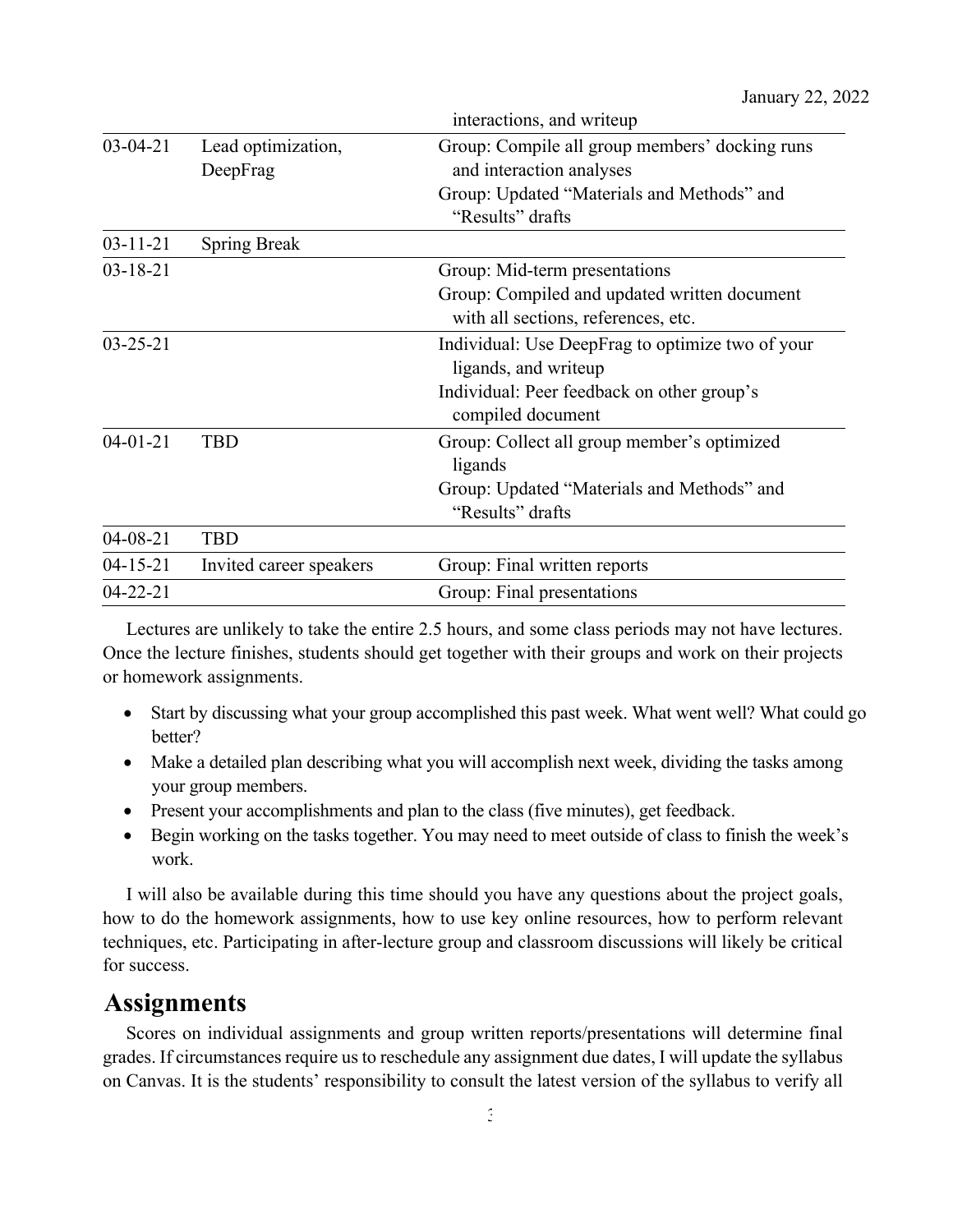due dates.

### **Group Project (50% of final grade)**

Groups of roughly six students will work together on group projects. The overall goal of these projects is to identify small molecules that might bind to a disease-relevant protein target, modifying its activity in a way that could benefit human health.

#### **Written Research Report**

**Submitting documents for evaluation.** Each written document (e.g., draft, final report, etc.) is due at the beginning of class. I may not accept documents turned in after that time unless you provide a documented reason outside of your control. I also reserve the right to deduct points for late submissions. Don't forget to include the FULL names of all group members beneath the project title. Every time you email me a report section, start the subject line with "BIOSC 1640:".

Students must submit documents in Microsoft Word (DOC or DOCX) formats. Documents written using other word processors should be converted to Word formats before sending them to me. Documents sent in other formats may be returned. Students who do not use an appropriate format may be penalized.

**All group members should participate equally**. Every time your group turns in a draft or final version of the written report, each group member should send me a separate, confidential email with a "percent effort" evaluation. The email should include a list of all group members and your personal assessment of the percent effort (meaning writing  $+$  research) that each contributed to the assignment. I will take these confidential emails into account when grading the group assignments. If the group feels that one of its members is not contributing to the project, please talk to me as soon as possible. Every student must contribute substantially to every section of the document. It is not acceptable, for example, for one group member to write the *Introduction* section and another to write the *Results and Discussion*.

**Be sure to consult the Group Project Guide.** The guide provides further details regarding the required content and formatting.

#### **Group Presentations**

**Group presentation details.** All group members should participate. The presentation slides should cover the same material covered in your final written project, with a similar organization. Be sure to answer the same questions in the oral presentation that I asked you to answer in the final written report (see the Group Project Guide). A question-and-answer session will follow each presentation. Be sure to email me a copy of your slides afterward.

**Be sure to consult the Group Project Guide.** The guide provides further details regarding the required content and formatting.

### **Individual Assignments (50% of final grade)**

#### **Homework Assignments**

Each student should turn in homework assignments separately (i.e., not as a group). These assignments should include only each student's own work, but students are encouraged to consult with one another to understand the relevant concepts and techniques. Homework assignments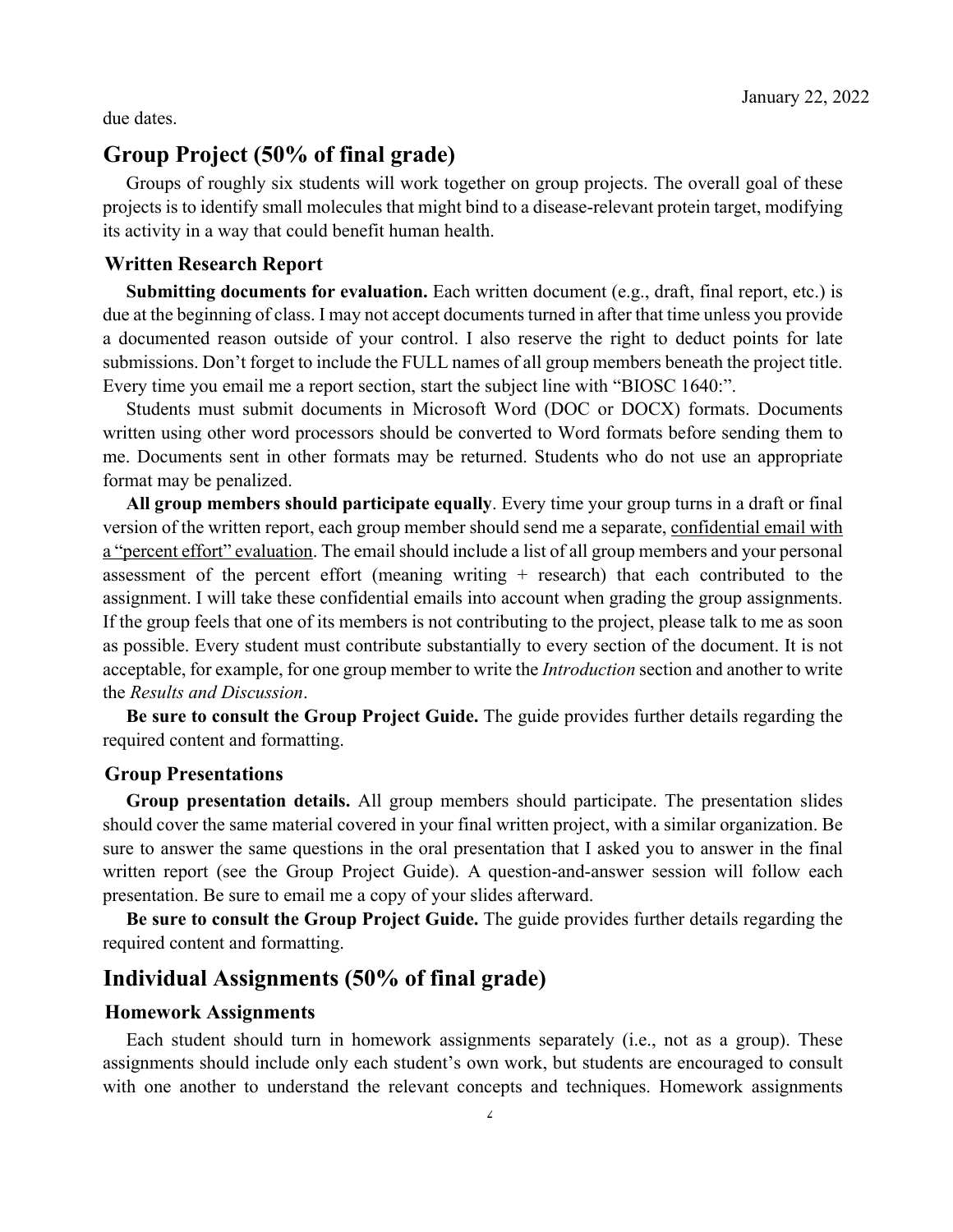provide the data that will ultimately be incorporated into the group research report and presentations, so group members may wish to discuss their respective assignments with each other. I will post each assignment to Canvas the week before it is due.

#### **Peer Review Assignments**

Each student will independently and individually edit a draft of another group's written report. Turn in a copy with only your peer-review edits (i.e., do not merge your edits with anyone else's into the same document). For all peer-review assignments, students will be graded individually rather than as groups.

Edit for brevity, clarity, formatting, references, grammar, tone, etc. Be thorough in your edits. This assignment requires more than just reading over the report and saying, "it looks good." The goal is to practice scientific-editing skills, which are critical in many bioscience jobs.

**Track all your changes so I can review them.** Tracking changes will also help the original authors better understand how to improve. Add a new section entitled "Reviewer" to the document you're editing and place your FULL name in this section. Creating this separate section is critical to distinguish between those who originally wrote the document and the person who edited it.

## **Grading Policies**

## **Final Grade**

I will assign letter grades according to the following scale: A ( $\geq$ 94%), A-( $\geq$ 90%), B+( $\geq$ 86%), B (≥83%), B- (≥80%), C+ (≥76%), C (≥73%), C- (≥70%), D+ (≥66%), D (≥63%), D- (≥60%), F  $(<60\%)$ .

For clarity's sake, I will post a spreadsheet describing how much I expect each individual and group assignment to contribute to the final grade, but this spreadsheet is not final or binding. If necessary, I reserve the right to modify each assignment's contribution to the final grade. For example, I may curve the grading scheme to benefit the class if it's appropriate. I also reserve the right to provide extra-credit points.

## **Withdrawal Policy**

If you cannot stay current with the material, regardless of the reason, consider withdrawing from the course. Please consult the official academic calendar to learn when the add/drop period ends and when the monitored withdrawal form must be submitted to the Dean's Office.

## **G Grades**

In some rare cases, extenuating personal circumstances arising after the withdrawal deadline may prevent a student from finishing the course. Per SAS guidelines, if such students have been attending the course and making regular progress, they may petition for a G grade (University of Pittsburgh Undergraduate Bulletin, 1999-2002, p.29). If you find yourself in this situation, send me a request in writing that documents your reason(s) for the grade-change request. You will have to complete the coursework before the G grade can be removed.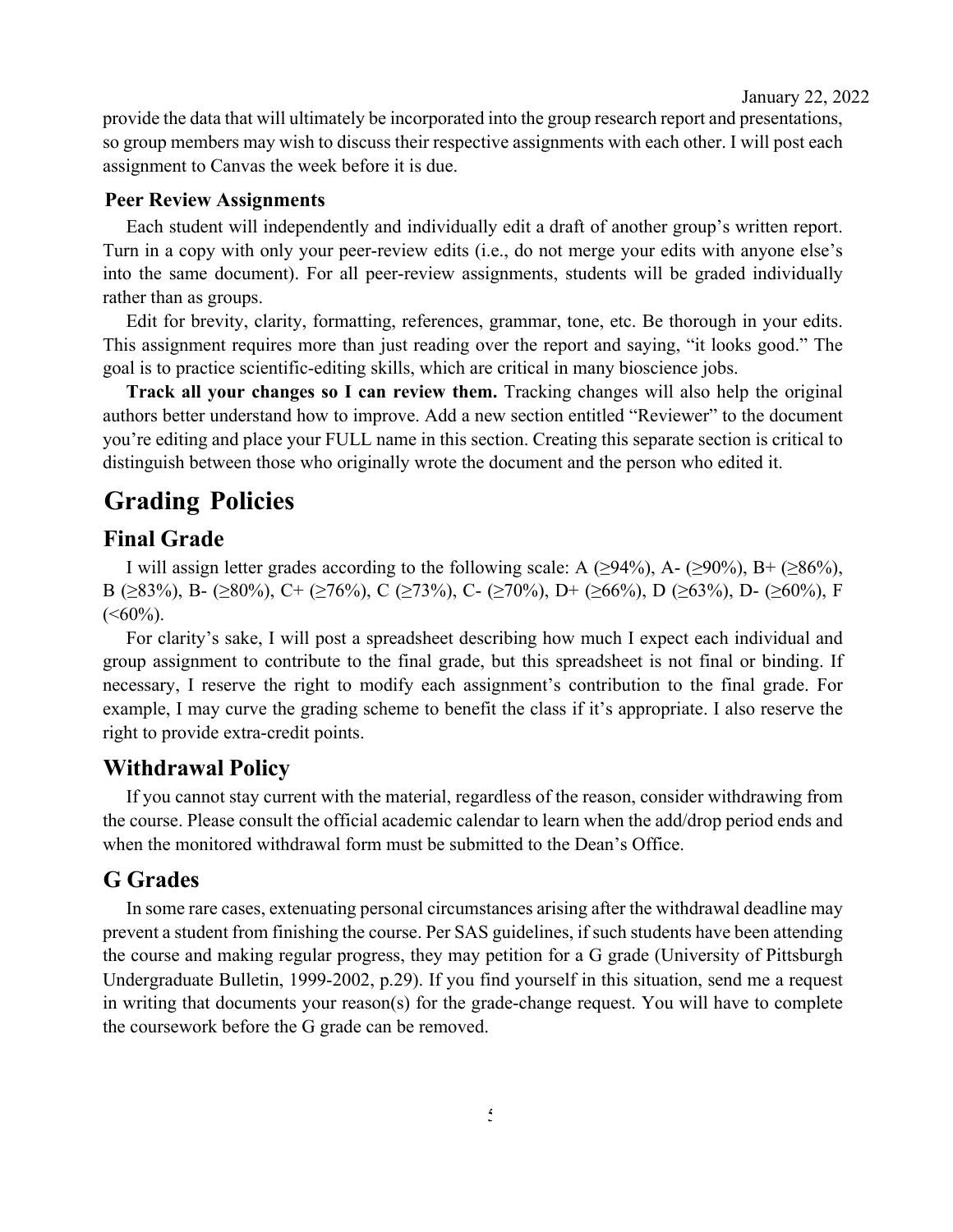## **Course Materials**

#### **Required Materials**

This course does not require a textbook. I will post links to online resources, articles from the scientific literature, etc., to support what we discuss in class.

#### **Course Website**

Course materials and an up-to-date syllabus will be available through Canvas.

## **Additional Information and Resources**

#### **COVID-19 Precautions**

During this pandemic, it is extremely important that you abide by the *public health regulations*, the University of Pittsburgh's health standards and guidelines, and Pitt's Health Rules. These rules have been developed to protect the health and safety of all of us. Universal face covering is required in all classrooms and in every building on campus, without exceptions, regardless of vaccination status. This means you must wear a face covering that properly covers your nose and mouth when you are in the classroom. If you do not comply, you will be asked to leave class. It is your responsibility to have the required face covering when entering a university building or classroom. For the most up-to-date information and guidance, please visit coronavirus.pitt.edu and check your Pitt email for updates before each class.

If you are required to isolate or quarantine, become sick, or are unable to come to class, contact me as soon as possible to discuss arrangements.

### **Classroom Recording**

Students may not record classroom lectures, discussions, and activities without my written permission. Any recordings I approve must only be used by the authorized student for their private use.

#### **Academic Integrity**

Cheating/plagiarism will not be tolerated. Students suspected of violating the University of Pittsburgh Policy on Academic Integrity will be required to participate in the outlined procedural process as initiated by the instructor. A minimum sanction of a zero score for the homework, exam, or presentation will be imposed.

Students agree that by taking this course, all required papers may be subject to plagiarism detection using iThenticate or some other automated system. All submitted papers may be included as source documents in the iThenticate (or other) reference database to detect plagiarism of such papers.

#### **Disability Resources**

If you have a disability for which you are, or may be, requesting an accommodation, you are encouraged to contact both the instructor for this course and the Office of Disability Resources and Services, 140 William Pitt Union, 412-648-7890/412-624-3346 (Fax), as early as possible in the